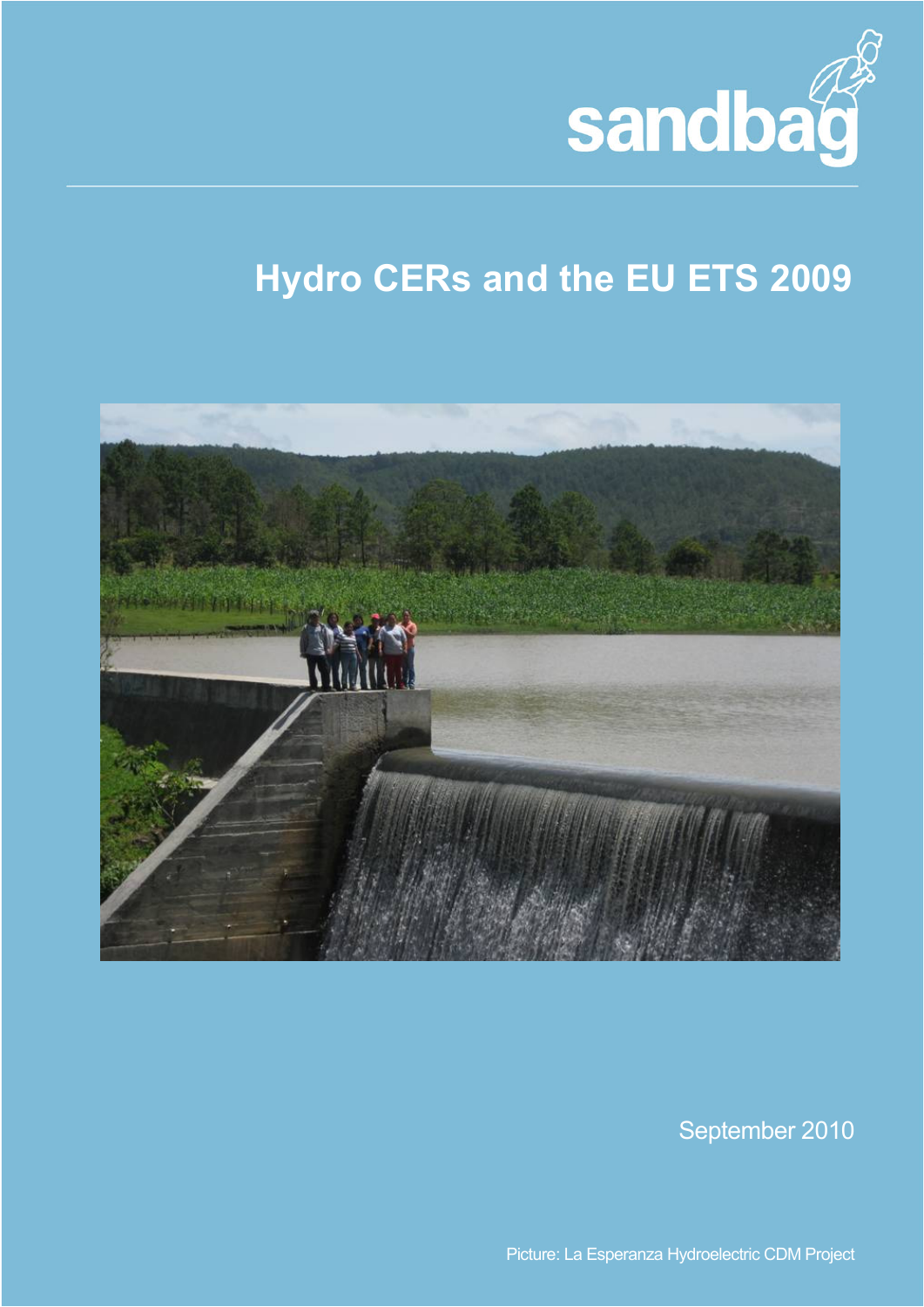### **Contents**

| <b>About Sandbag Climate Campaign</b> |   |
|---------------------------------------|---|
| <b>Hydro CERs and EU ETS</b>          | 4 |
| <b>Member State analysis</b>          | 5 |
| <b>Sectoral Analysis</b>              | 6 |
| <b>Host Country Analysis</b>          | 6 |
| <b>Understanding Offset Origins</b>   |   |
| <b>Annex</b>                          | 9 |
| <b>Other Things We Do</b>             |   |

Report authors: Rob Elsworth

Sandbag Climate Campaign is a not-for-profit enterprise and is registered as a Community Interest Company under UK Company Law. Co. No. 671 4443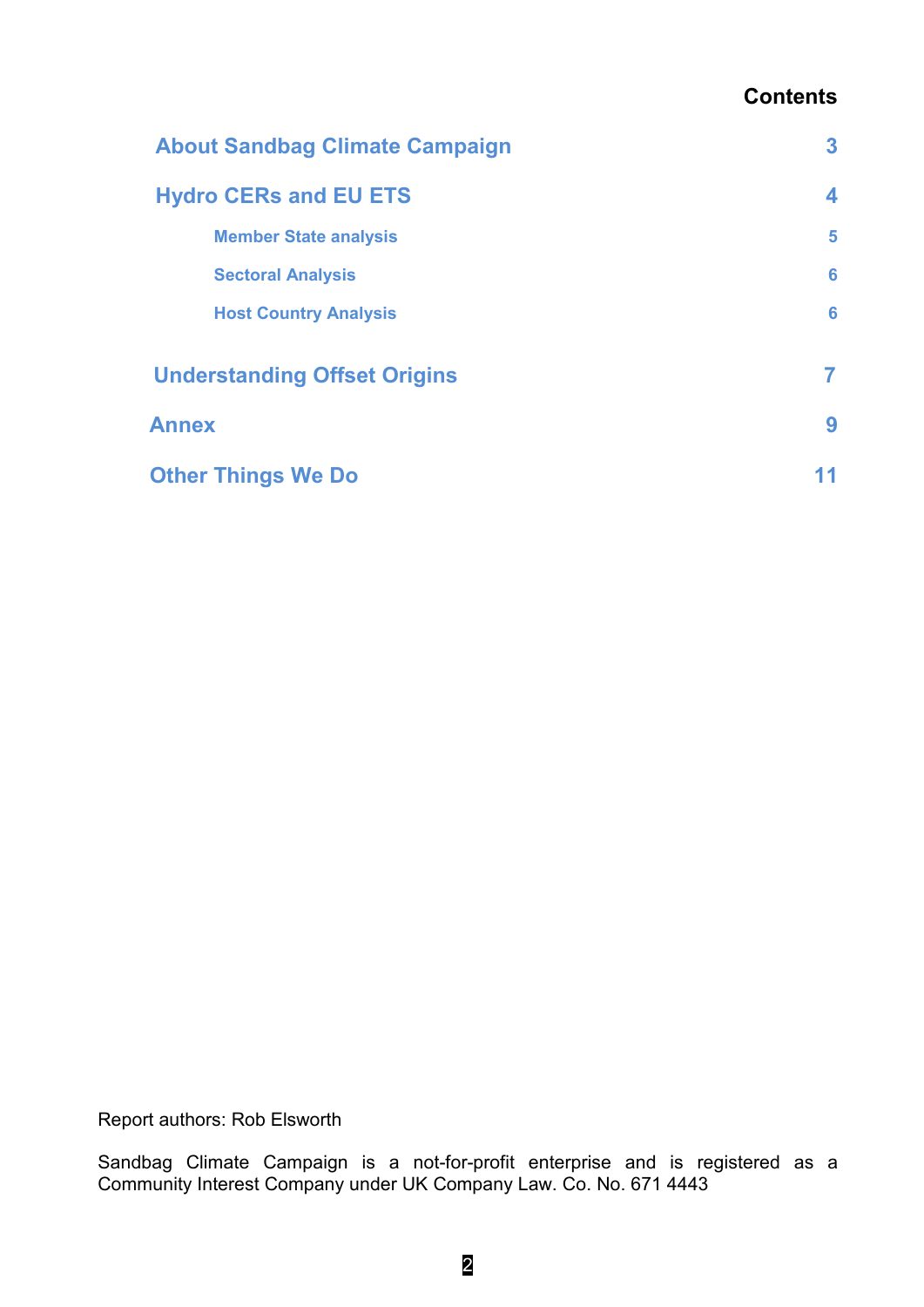Sandbag Climate Campaign is a not-for-profit campaigning organisation dedicated to achieving real action to tackle climate change and focused on the issue of emissions trading. Our aim is educate and inform civil society about emissions trading policy, to scrutinise how it is working on the ground and to lobby for improvements. Our view is that if emissions trading can be implemented correctly, it has the potential to deliver the deep cuts in carbon emissions the world so badly needs to prevent the worst impacts of climate change.

Sandbag bases all its data analysis on publically available information taken from the UNFCCC<sup>1</sup> and the EU community independent transaction log (CITL)<sup>2</sup> websites. Data is made available at installation, sector and country level. Through our own research we have also made further more detailed sectoral distinctions as well as adding company level information.

As part of the reporting process of the UN, Clean Development Mechanism (CDM) projects are required to submit a substantial amount of documentation about their projects. This includes the project design documents and the verification reports which are freely available on the UNFCCC website. Likewise, all installations participating in the EU ETS are required to submit information about what type of permits they are using to comply with their caps, which is made available via the CITL. All the information required to determine the origin of offsets being surrendered into the EU ETS is publically available. Sandbag has combined this information and formed a unique dataset, furthermore, it has been integrated into an interactive map to bring transparency and accessibility to the issue of emissions trading. Access this map at www.sandbag.org.uk/offsetmap



-1 UNFCCC, Available at: http://www.unfccc.int

<sup>&</sup>lt;sup>2</sup> European Commission, Available at: http://ec.europa.eu/environment/ets/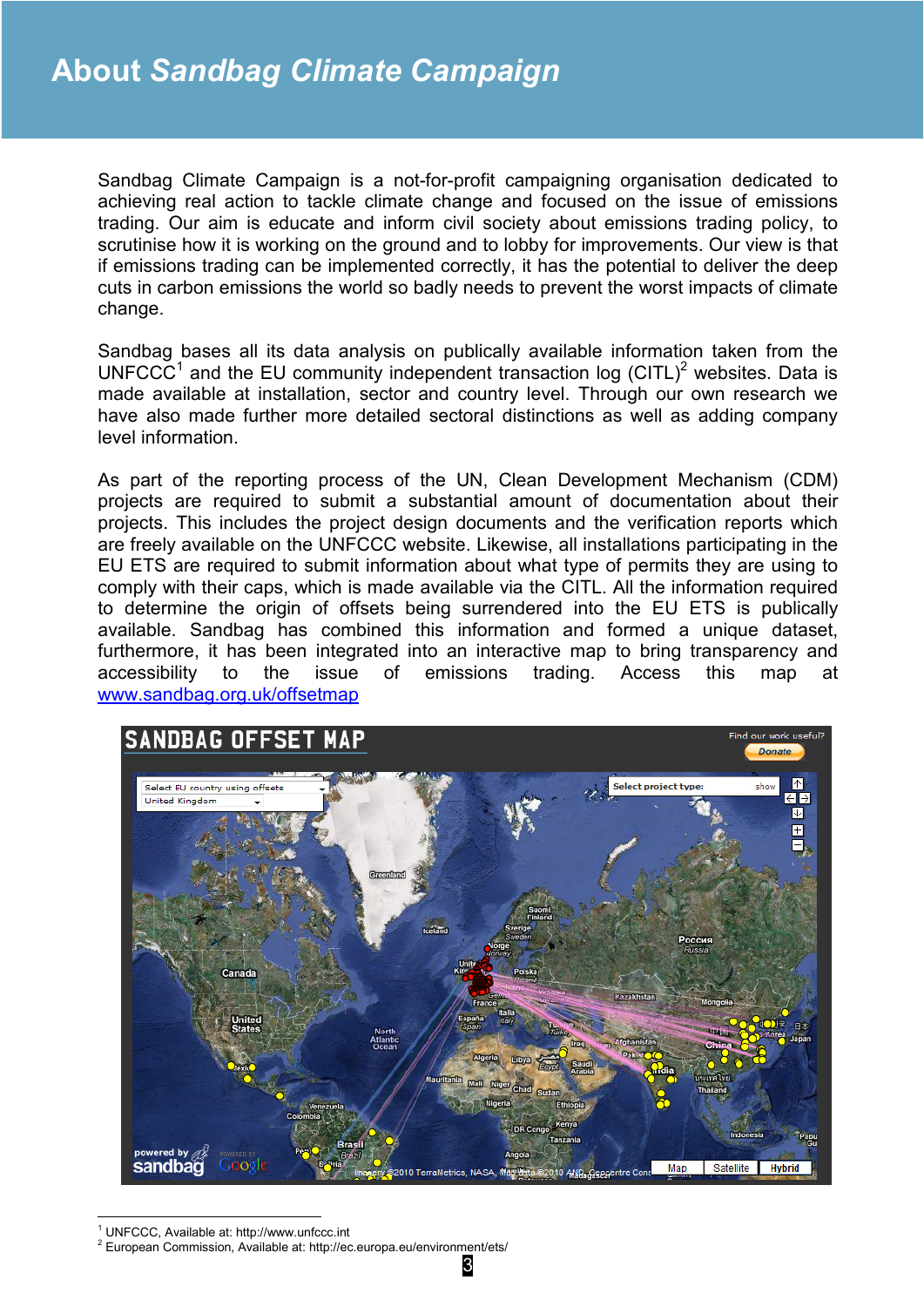#### **Introduction**

The UNFCCC separates CDM and joint implementation (JI) project credits into 15 sectoral scope types. These sectoral scopes broadly differentiate the different project types, however, they do not always provide the most useful definitions, for example renewable and non-renewable project are included under the same sectoral type. For this reason Sandbag has further broken down the UN definitions into more detailed project types. This makes it clear what type of emissions reductions credits are entering the EU ETS and also makes the data more accessible for the lay person.

Chart 1 shows the full breakdown of CERs used for compliance in the EU ETS in 2009. The use of offset credits is overwhelmingly dominated by CERs originating from industrial gas projects (HFC and N20), nevertheless, credits from hydro projects are present.



In 2009 a total of 78.3 million CERs were surrendered for compliance in the EU ETS, 3% of that total came from hydroelectric projects (2% large and 1% small).

**Chart 1** 

Sandbag has made the distinction between 'large' and 'small' hydroelectric projects. This distinction is based on the additional quality criteria hydro credits are subjected to as stipulated in Article 11b paragraph 6 of the EU ETS directive which states:

In the case of hydroelectric power production project activities with a *generating capacity exceeding 20 MW, Member States shall, when approving such project activities, ensure that relevant international criteria and guidelines, including those contained in the World Commission on Dams November 2000 Report 'Dams and Development — A New Framework for Decision-Making', will be respected during the development of such project activities<sup>3</sup> .* 

 3 http://eur-lex.europa.eu/LexUriServ/LexUriServ.do?uri=CONSLEG:2003L0087:20090625:EN:HTML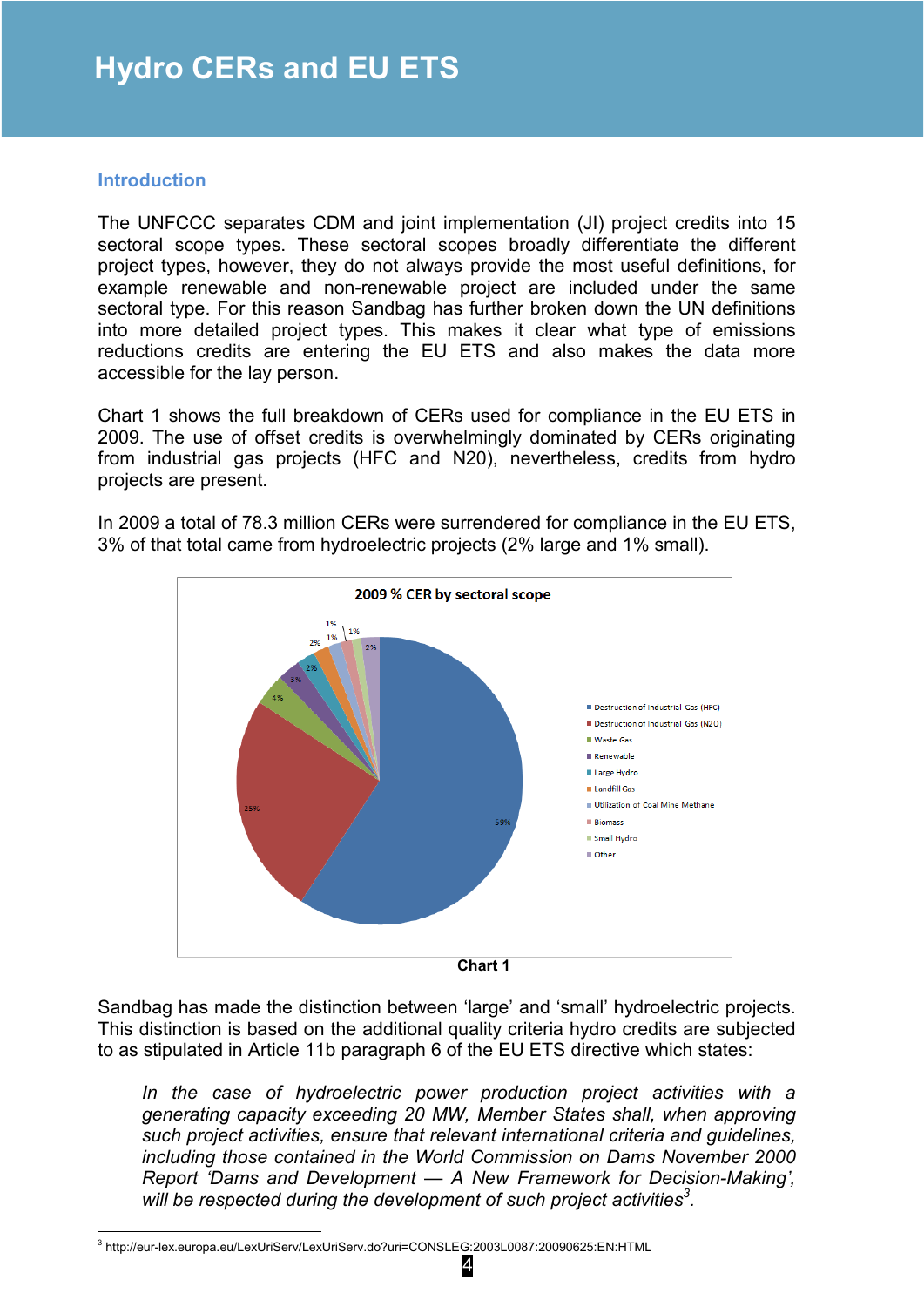

In 2009 a total of 2.3 million hydro CERs were used for compliance in the EU ETS. Chart 2 shows the breakdown of these credits between large and small, with the majority of CERs originating from large hydro CDM projects.

**Chart 2** 

#### **EU Member State Analysis**

The use of offset credits varies dramatically among EU Member States. Chart 3 breaks down the use of large and small hydro CERs in 2009 according to Member State. A full breakdown can be found in Table 1 in the Annex. German installations surrendered 28% of all hydro CERs in 2009, followed by Spain, the UK and France with 24%, 14% and 8% respectively.



**Chart 3**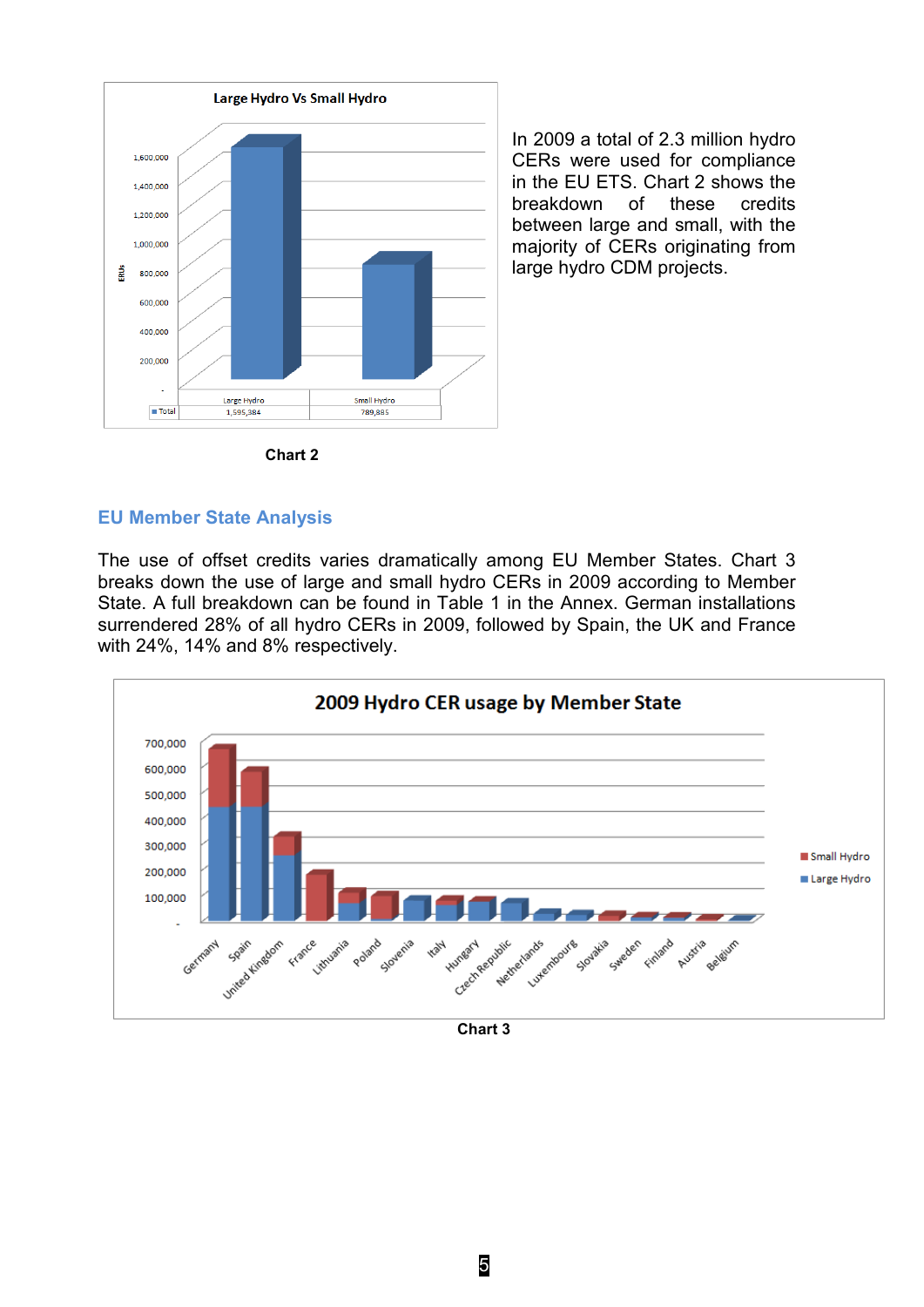#### **Sectoral analysis**

The EU ETS breaks participants down into 10 distinct sectors, Chart 4 breaks down the usage of hydro CERs in 2009 according to which EU sector surrendered them.

CITL sector 1 'Combustion Installations', which covers power generators, surrendered the overwhelming majority of hydro CERs in 2009. This is unsurprising given that this sector is the only one facing large deficits in the number of allowances they have been given.





#### **Host Country Analysis**

Just as the number of countries using offset credits vary so do the number of countries generating them. Chart 5 breaks down the origin of hydro CERs surrendered into the EU ETS in 2009 according to host county and large and small project type. A full breakdown can be found in Table 2 of the Annex. China originated 70% of all hydro CERs surrendered into the EU ETS in 2009, followed by Brazil, Bolivia and India with 13%, 9% and 5% respectively.



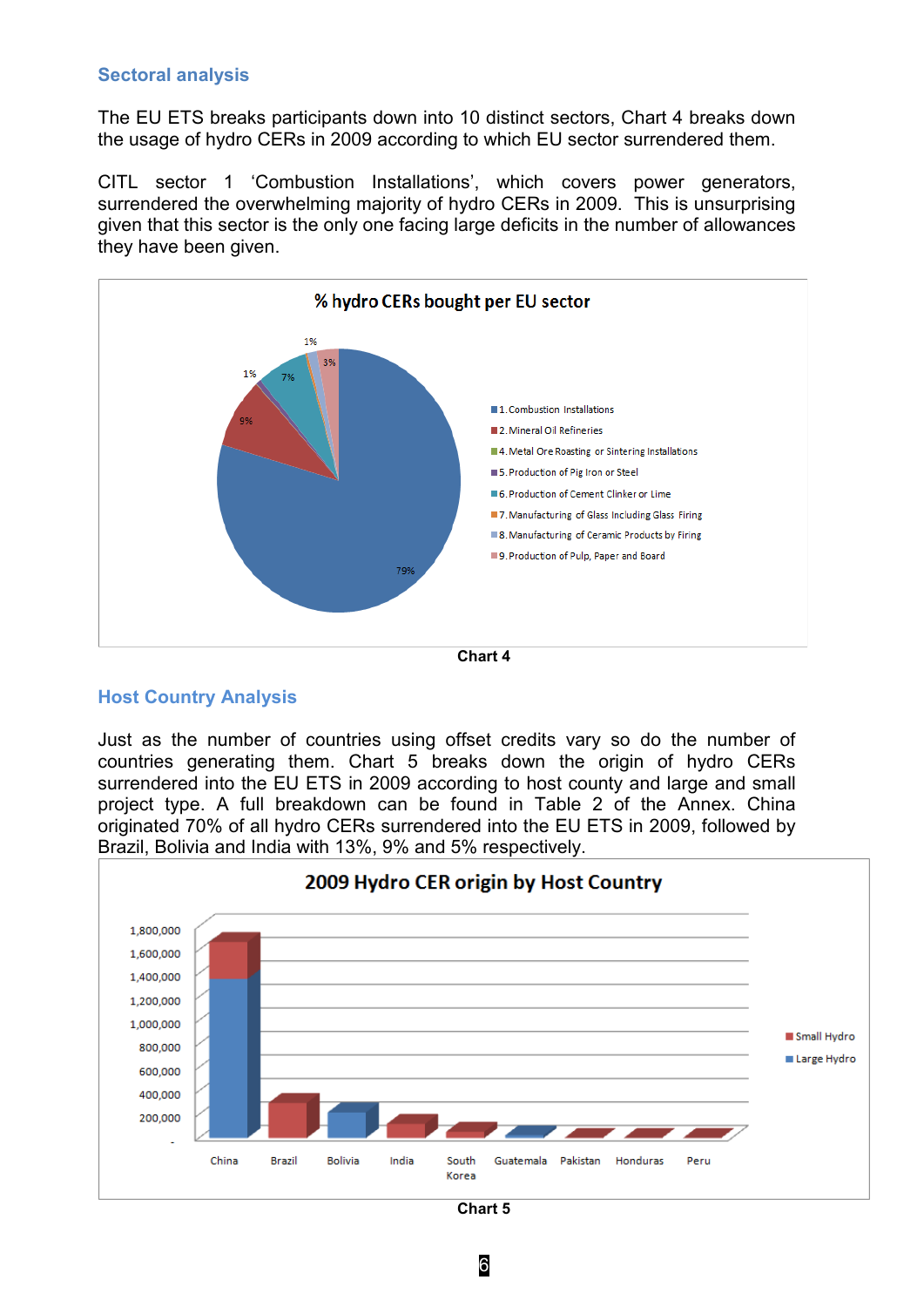As previously mentioned CERs from hydro project are already subject to additional quality criteria as set out in the ETS Directive. Sandbag has distinguished between large and small hydro projects, with 20MW being the existing threshold set for 'large hydro'. This distinction is still relatively broad and the analysis can easily be further refined to pick out more detailed information which will help differentiate the project credits eligible for compliance in the EU ETS.

#### **Gold Standard Hydro**

In 2009 a lone hydro Gold Standard project saw 907 of its CERs surrendered for compliance into the EU ETS. The 'La Esperanza Hydroelectric<sup>4</sup>' CDM Project<sup>5</sup> is a 13.8 MW small hydro project in Honduras. It was developed in line with additional quality criteria set by the Gold Standard accreditation process. This additional criteria guarantees 'the emissions reductions that back up carbon credits are not only real and verifiable, but that the project activities make a measureable impact on sustainable and social development in local communities'.<sup>6</sup> The La Esperanza Hydroelectric project is pictured on the front cover of this report and shows the scale of the project in question. The table below shows the breakdown of who in the ETS surrendered these gold standard credits.

| Country            | <b>Installation</b>             | Company         | <b>No. CERs 2009</b> |
|--------------------|---------------------------------|-----------------|----------------------|
| Finland            | Hämeenlinnan tehtaat            | Ruukki          | 457                  |
| Sweden             | Rya Kraftvärmeverk              | Göteborg Energi | 411                  |
| United<br>Kingdom  | <b>Eggborough Power Station</b> | EDF             | 38                   |
| <b>Grand Total</b> |                                 | 906             |                      |

#### **Policy development in the EU**

The debate about the quality of offset credits that can be used in the ETS is already underway with the European Commission expected to publish recommendations for introducing more stringent quality criteria well before the start of the next trading period in 2013. These will apply to offset usage in the ETS only. Separate policy decisions would need to be reached to limit credits used by EU countries for their Kyoto compliance.

Two issues are central to this debate – whether the credits represent good value for money for the EU and whether the emissions reductions credited are genuine, additional and contributing to meaningful sustainable development in the host country.

<sup>&</sup>lt;u>.</u> 4 N.B The majority of the CERs from this project are retired by Atmosfair, the project developer, of behalf of their clients. 5 CDM Project id 9

<sup>6</sup> http://www.cdmgoldstandard.org/What-we-stand-for.66.0.html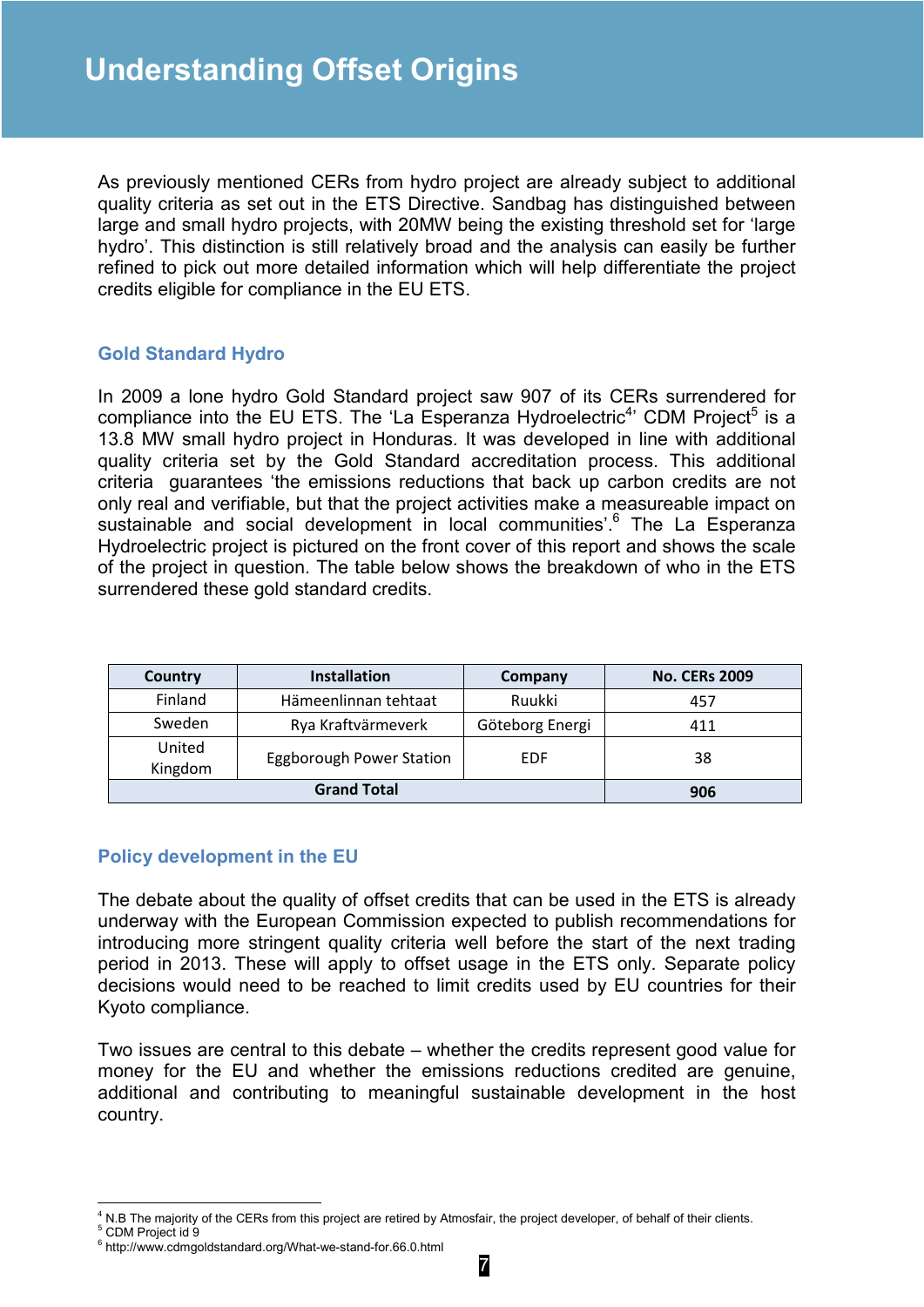Some hydro projects can prove problematic in that in many countries they represent Business As Usual development patterns. In some cases they can also lead to very negative social and environmental impacts. Once built, however, they can also provide countries with a long lasting renewable source of reliable and low cost energy, with many advantages over alternative, fossil based development options.

It seems likely that in the future criteria based on size alone will not prove effective at distinguishing between 'good' and 'bad' hydro projects and the EU will need to develop its own comprehensive assessment criteria.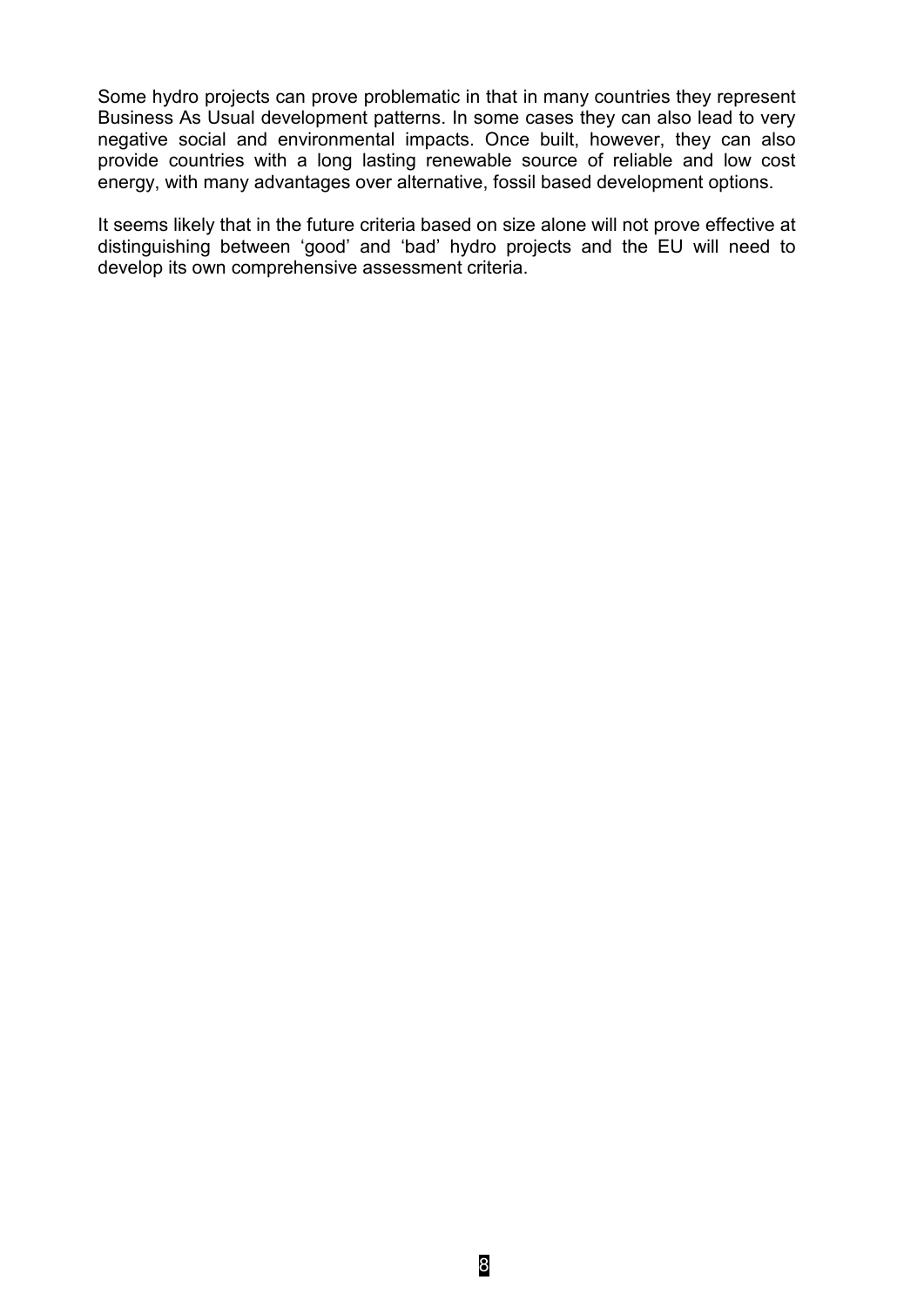# **Annex**

#### **Table 1**

### Countries surrendering Hydro CERs

| Country                    | Large Hydro | <b>Small Hydro</b> | <b>Grand Total</b><br>2009 |
|----------------------------|-------------|--------------------|----------------------------|
| Austria                    |             | 6,967              | 6,967                      |
| Belgium                    | 2,673       |                    | 2,673                      |
| Czech Republic             | 69,696      |                    | 69,696                     |
| Finland                    | 12,983      | 1,488              | 14,471                     |
| France                     |             | 180,643            | 180,643                    |
| Germany                    | 444,716     | 224,848            | 669,564                    |
| Hungary                    | 76,001      | 241                | 76,242                     |
| Italy                      | 62,697      | 17,030             | 79,727                     |
| Lithuania                  | 70,000      | 40,422             | 110,422                    |
| Luxembourg                 | 23,352      |                    | 23,352                     |
| Netherlands                | 28,500      |                    | 28,500                     |
| Poland                     | 8,376       | 88,796             | 97,172                     |
| Slovakia                   |             | 20,500             | 20,500                     |
| Slovenia                   | 80,000      |                    | 80,000                     |
| Spain                      | 445,442     | 136,166            | 581,608                    |
| Sweden                     | 14,475      | 411                | 14,886                     |
| United Kingdom             | 256,473     | 72,373             | 328,846                    |
| <b>Grand Total</b><br>2009 | 1,595,384   | 789,885            | 2,385,269                  |

#### **Table 2**

Countries generating Hydro CERs

| Country                    | Large Hydro | <b>Small Hydro</b> | <b>Grand Total</b><br>2009 |
|----------------------------|-------------|--------------------|----------------------------|
| <b>Bolivia</b>             | 217,997     |                    | 217,997                    |
| Brazil                     |             | 298,488            | 298,488                    |
| China                      | 1,353,860   | 314,347            | 1,668,207                  |
| Guatemala                  | 23,527      |                    | 23,527                     |
| <b>Honduras</b>            |             | 906                | 906                        |
| India                      |             | 120,890            | 120,890                    |
| Pakistan                   |             | 1,500              | 1,500                      |
| Peru                       |             | 394                | 394                        |
| South Korea                |             | 53,360             | 53,360                     |
| <b>Grand Total</b><br>2009 | 1,595,384   | 789,885            | 2,385,269                  |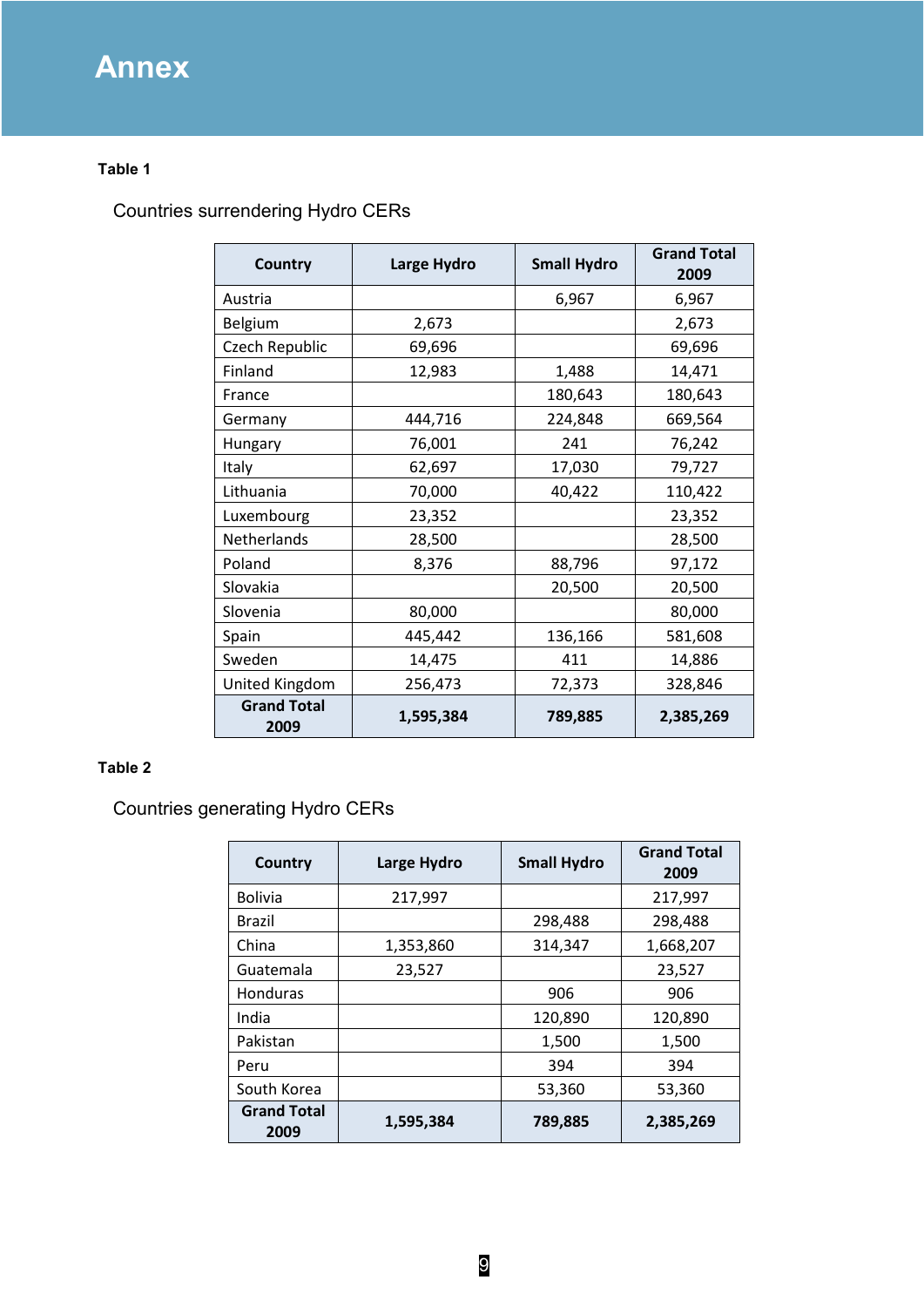#### **Table 3**

Overall breakdown of CER types surrendered in the ETS in 2009

| <b>Overall CER Types 2009</b>           | <b>No. CERs 2009</b> |
|-----------------------------------------|----------------------|
| Destruction of Industrial Gas (HFC)     | 46,354,160           |
| Destruction of Industrial Gas (N2O)     | 19,522,526           |
| <b>Waste Gas</b>                        | 2,805,594            |
| Renewable                               | 2,043,199            |
| Large Hydro                             | 1,595,384            |
| Landfill Gas                            | 1,361,420            |
| <b>Utilization of Coal Mine Methane</b> | 1,130,609            |
| <b>Biomass</b>                          | 1,007,969            |
| Small Hydro                             | 789,885              |
| Agriculture                             | 578,526              |
| <b>Industrial Energy Efficiency</b>     | 495,349              |
| <b>Manufacturing Energy Efficiency</b>  | 253,706              |
| <b>Fuel Switch</b>                      | 209,493              |
| Gas Recovery and Utilization            | 92,432               |
| <b>Metal Production</b>                 | 31,818               |
| Transport                               | 1,441                |
| <b>Grand Total</b>                      | 78,273,511           |